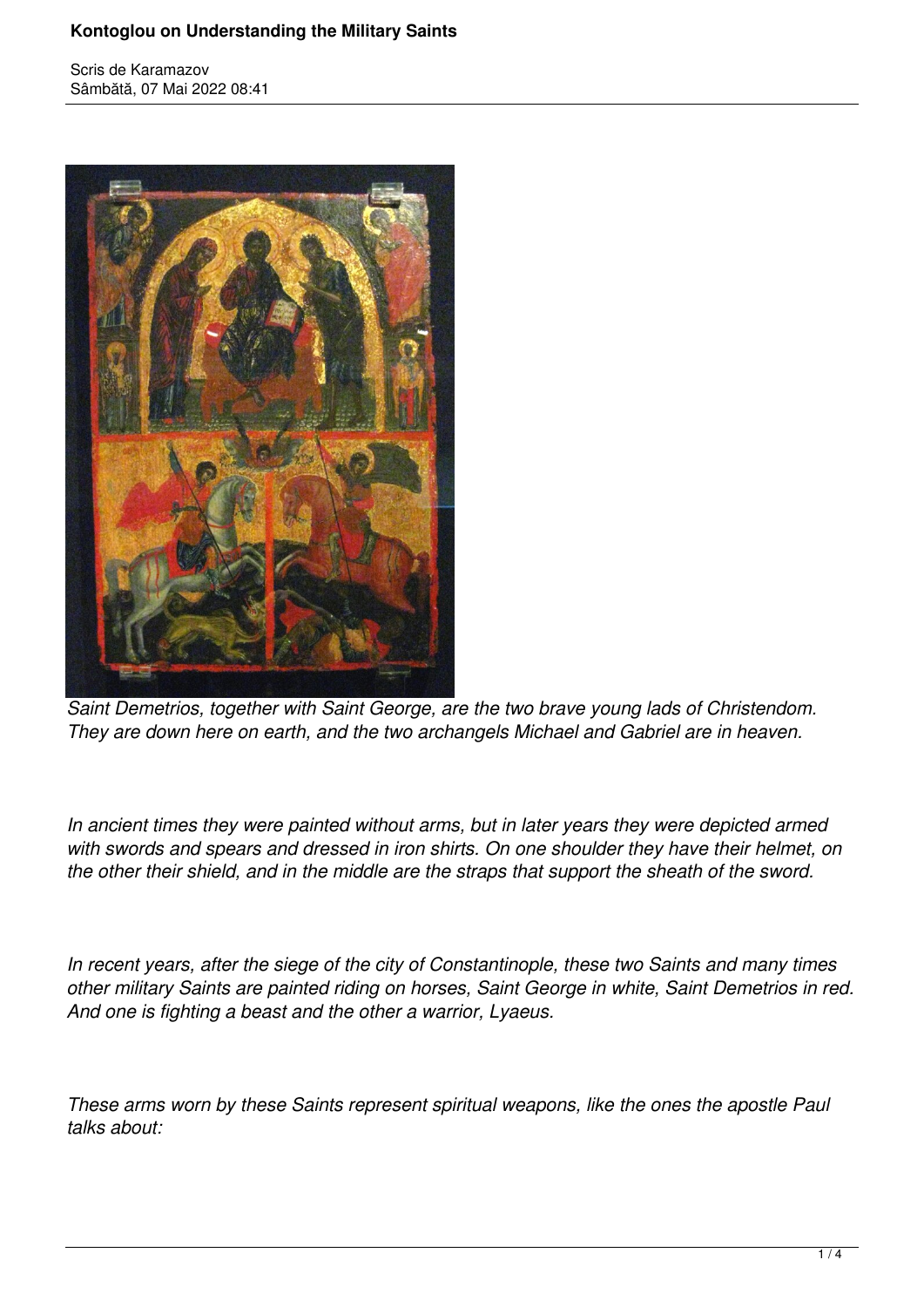*"Put on the whole armor of God, that you may be able to stand against the wiles of the devil. For we do not wrestle against flesh and blood, but against principalities, against powers, against the rulers of the darkness of this age, against spiritual hosts of wickedness in the heavenly places. Therefore take up the whole armor of God, that you may be able to withstand in the evil day, and having done all, to stand. Stand therefore, having girded your waist with truth, having put on the breastplate of righteousness, and having shod your feet with the preparation of the gospel of peace; above all, taking the shield of faith with which you will be able to quench all the fiery darts of the wicked one. And take the helmet of salvation, and the sword of the Spirit, which is the word of God."*

*This heroic and pious character of the warriors, who were martyred for Christ as meek lambs, refers to their spirituality.*

Photios Kontoglou. Translated by John Sanidopoulos

+geopolitics, and unseen warfare:

.

*.*

*.*

*From the Life of St. Nicholas (Kasatkin), the Enlightener of Japan*

 *Conflict was brewing between Russia and Japan. On the night of January 26 to 27, 1904, hostilities broke out between the two countries, breaking the peaceful state of Vladykas missionary labors. As a true shepherd of his flock, Bishop Nicholas did not leave Japan in the terrible years of war, and remained together with his flock.*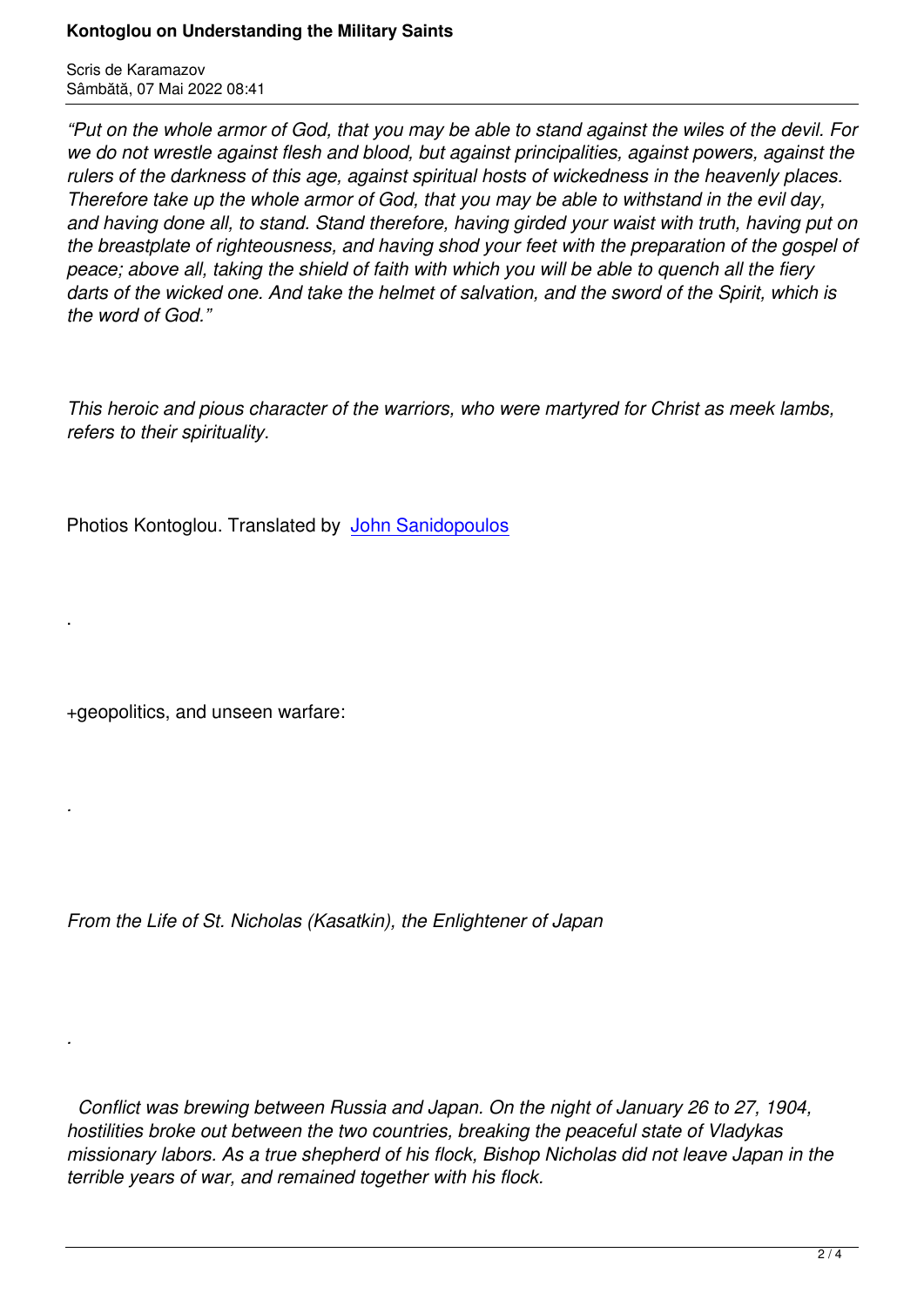*The Japanese Church must not be left without a bishop, and therefore I am staying here, read his report to the Holy Governing Synod. Since the beginning of the war, the mission, its head, and all Japanese Orthodox suffered violent attacks of malice, hatred, and slander. Persistent calls for the destruction of the Orthodox cathedral were heard. As acknowledged by the Japanese themselves, the mission and its cathedral survived only because the Russian side was losing. From the first days of the war, Vladyka Nicholas blessed his flock to pray so that victory would be granted to the Japanese people, and he, as a true patriot of his homeland, Russia, deprived himself of participation in the common worship. Now all of his attention turned to the aid of the Russian prisoners of war: he supplied them with books, and he sent priests to visit them. When the war was over, he was engaged in building graves for the Russian soldiers who died in captivity.*

 *Tsar Nicholas II understood and appreciated the labors of the Japanese hierarch. After the war was over, the Tsar wrote to him on October 9, 1905:* 

 *You have shown to all of us how the Orthodox Church of Christ is alien to all worldly dominion and every tribal animosity, that She equally embraces with love all tribes and peoples. During the difficult time of war, when the weapons of combat broke the peaceful relations between peoples and rulers, you, fulfilling Christs covenant, did not leave the flock entrusted to you, and the grace of love and faith gave you strength to withstand the test of fire, and in the midst of war and strife, to keep the world of faith and love in the Church erected through your labors* 

 *It was also thanks to the moral influence of the saint that friendly relations between the two countries were soon reestablished and continued until the year 1917. As a reward for his services to the Orthodox Church, the Holy Ruling Synod elevated bishop Nicholas to the rank of archbishop.* source: https://archive.ph/RDuph#selection-1629.0-1653.298

Fr. Peter Heers comments: https://www.youtube.com/watch?v=AcfsL5lLxwM

*How the Third World War Was Avoided By the Intervention of the Panagia*.

 *Elder Eumenios once told me that the Third World War would have taken place, in the area of Russia, namely Ukraine, and he also said this later when we went on a pilgrimage to Russia.*

"We were all at the forefront," he told us.

*"What do you mean 'we'?"*

.

*"All of us, Father Porphyrios was there, Father Iakovos was there, Father Paisios was there,*